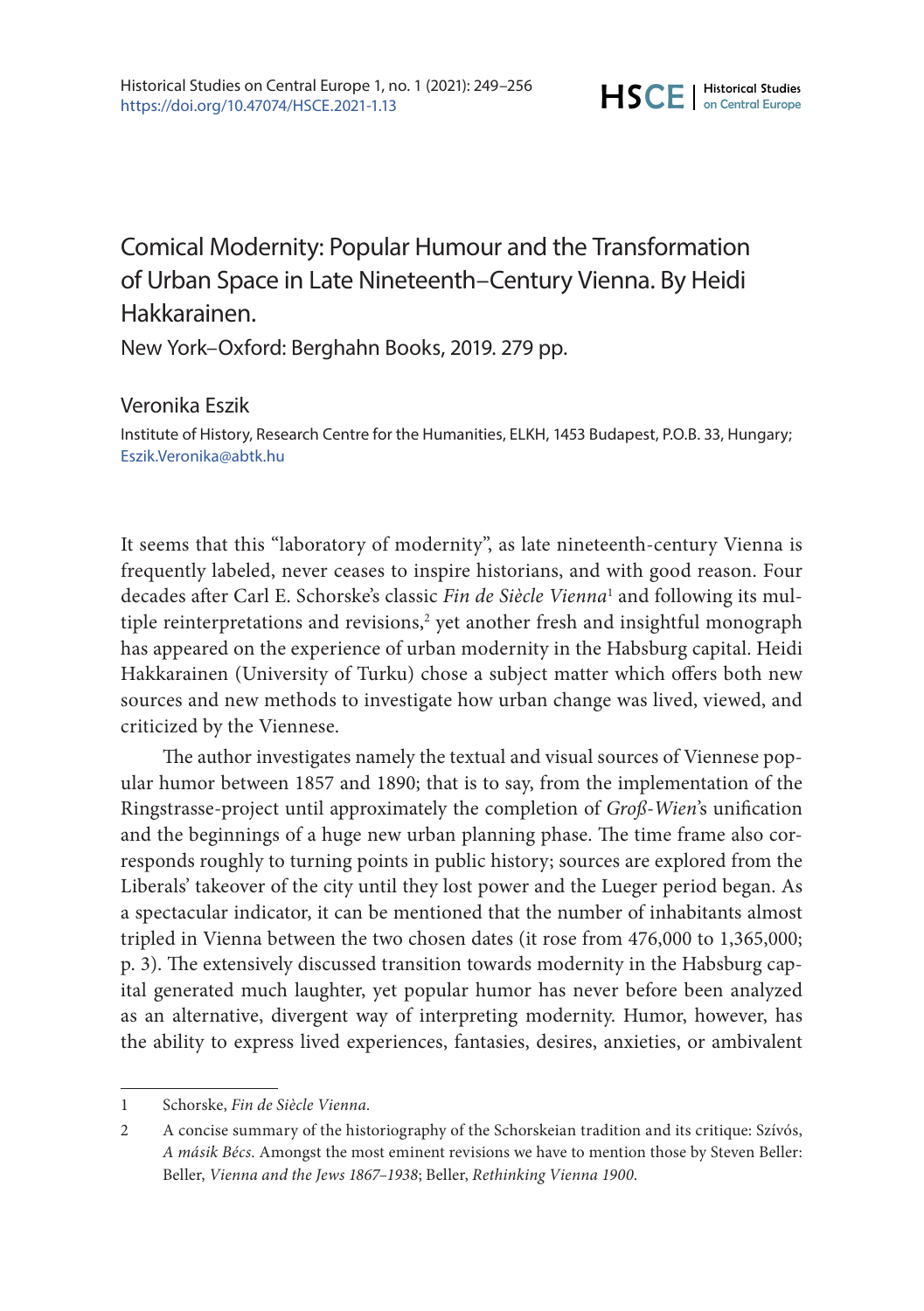feelings concerning urban change; by exaggerating phenomena it even makes them more visible for the historian. The humorous press is therefore an excellent source for the study of urban modernization from the citizens' point of view, putting aside, for a change, the standpoints of the architects, the city leaders or the urban theorists.

Because the Schorskeian perspective is that of intellectual history, the historiographical tradition based on it is often criticized for being concerned exclusively with high culture and encounters between outstanding intellectuals. The analysis of popular humor seems to be a rational choice—preferable to correcting some shortcomings of previous research—and offers something new. This special discourse on urban life reflects the bourgeoisie's perspective on the city, as the humorous press was written, published, and read mainly by the emerging Viennese middle class. But at the same time, the *Witzblätter*, and more specifically the three most important of them, the analyzed titles, *Der Figaro*, *Kikeriki* and *Der Floh*, with 20,000 subscribers each by the 1860s, were accessible to a wider public, and published readers' accounts too, including workers', immigrants' and women's. Therefore, these texts also serve to nuance the sharp division between high and popular culture—a welcome development which has already been implemented in other fields of cultural-historical research, like by Moritz Csáky in connection with operettas, favored by the most diverse social groups in late nineteenth-century Vienna.<sup>3</sup>

The sources are thus both appropriate to the research question and inspiringly unexplored. The author's approach is based on contextualization, which, according to her formulation, "is threefold. First, it is necessary to map the social and cultural circumstances that fashioned the uses of humour. For example, in nineteenth-century Vienna, the strict censorship and the development of mechanical printing technology were factors that significantly affected the uses of humour. Second, [the] analysis of humorous texts and images is based on disentangling the different contexts or meanings that these humorous accounts have fused together. […]. Third, in order to unpack the ambivalent meanings of jokes and cartoons published between 1857 and 1890, it is valuable to consult contemporary nineteenth-century theories of humour." (pp. 16–17) While the first and the second procedures seem to be carefully carried out, one can miss a more profound reliance on contemporary theories of humor, if they are usable and relevant—or an explanation of why they are only shortly mentioned if they are not so. Their keywords are present in explanations, but rarely does the reader learn how these theories affected contemporary joke production, if at all, or how, with what kind of restrictions and critiques can they be applied today. Nevertheless, contextualization is made with much attention, which makes the monograph very readable—not an easy endeavor when it comes to nineteenth-century jokes, which are rarely funny for present-day readers. Yet, Heidi Hakkarainen's

<sup>3</sup> Csáky, *Ideologieder Operette und Wiener Moderne.*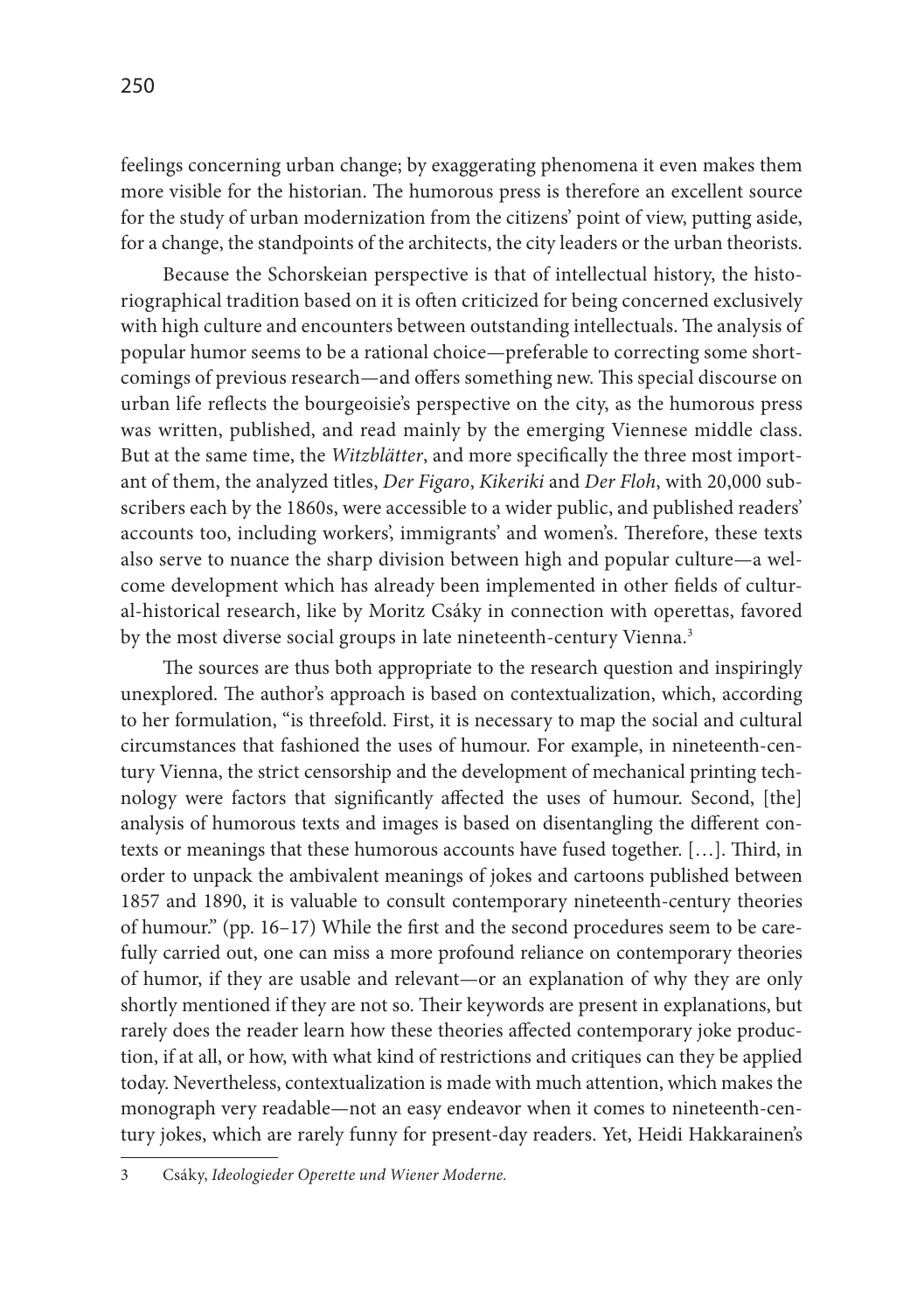carefully chosen caricatures, cartoons, and anecdotes are always both instructive and entertaining—the latter means that their material is made definitely understandable.

Bakhtinian and Billigian notions,<sup>4</sup> namely rebellious versus disciplinary humor, provide the theoretical framework for the first part of the study, which as a result concentrates on power relations (chapters 1–3, *Power and Space*, *Tensions with City Authorities*, *City out of Control*). The second part of the book treats humor as an identity-forming force, and "highlights the role of humour in practices of exclusion and inclusion." (p. 19) (chapters 4–5, *Knowing the City*, *Urban Types and Characters*).

The first chapter, *Power and Space*, can be regarded as a second introductory section to sketch the change of power relations in fin-de-siècle Vienna and the "battlefield for representations" (p. 40) that resulted from this shift of power. The chapter describes the functioning of censorship, a form of control exercised by the same authority (the Police) "that supervised street lighting, street paving, construction works and other practical matters in the city" (p. 28) which were also frequent objects of humorous criticism.

As the first of several very well-placed cartoons, the chapter offers one when discussing the great architectural competition which preceded the building of the Ringstrasse and its surroundings. The drawings show three imaginary plans that could hardly have won: on the first, Vienna is flooded and functions rather like Venice, on the second, the city is transformed into a kind of tribal village in a jungle, while the third is exactly the opposite, an over-rationalized, geometrical and inhuman future Vienna. According to the author's comment on the cartoon, "in all of these three plans, there is a clear tension between nature and technology, pre-modern and modern, industrial community and organic, "natural" community. These tensions created a kind of humour that was very closely related to nineteenth-century concerns and fears concerning modernity as well as to the enthusiasm and curiosity evoked by the novelty of the new era." (p. 39) The reason why it is worth evoking the illustration and its comment in length is that these are the concerns, fears, enthusiasm, and curiosity of citizens, rather than of professionals of urbanism and architecture: a perspective that the reader can find truly refreshing, and one which corresponds perfectly to the ambitions of the book under review. These cartoons could depict not only alternative but also absurd, impossible, or extremely exaggerated concepts of planning a new city; as a result, they have the advantage of going beyond the mental equipment that can be identified by investigating official documents on urban design.

The citizens' reaction to urban change is more precisely defined in the second chapter (*Tensions with City Authorities*) by a closer examination of their attitudes towards the control and the controllers of this transformation. Given the authoritarian

<sup>4</sup> Bakhtin, *Rabelais and His World*; Billig, *Laughter and Ridicule.*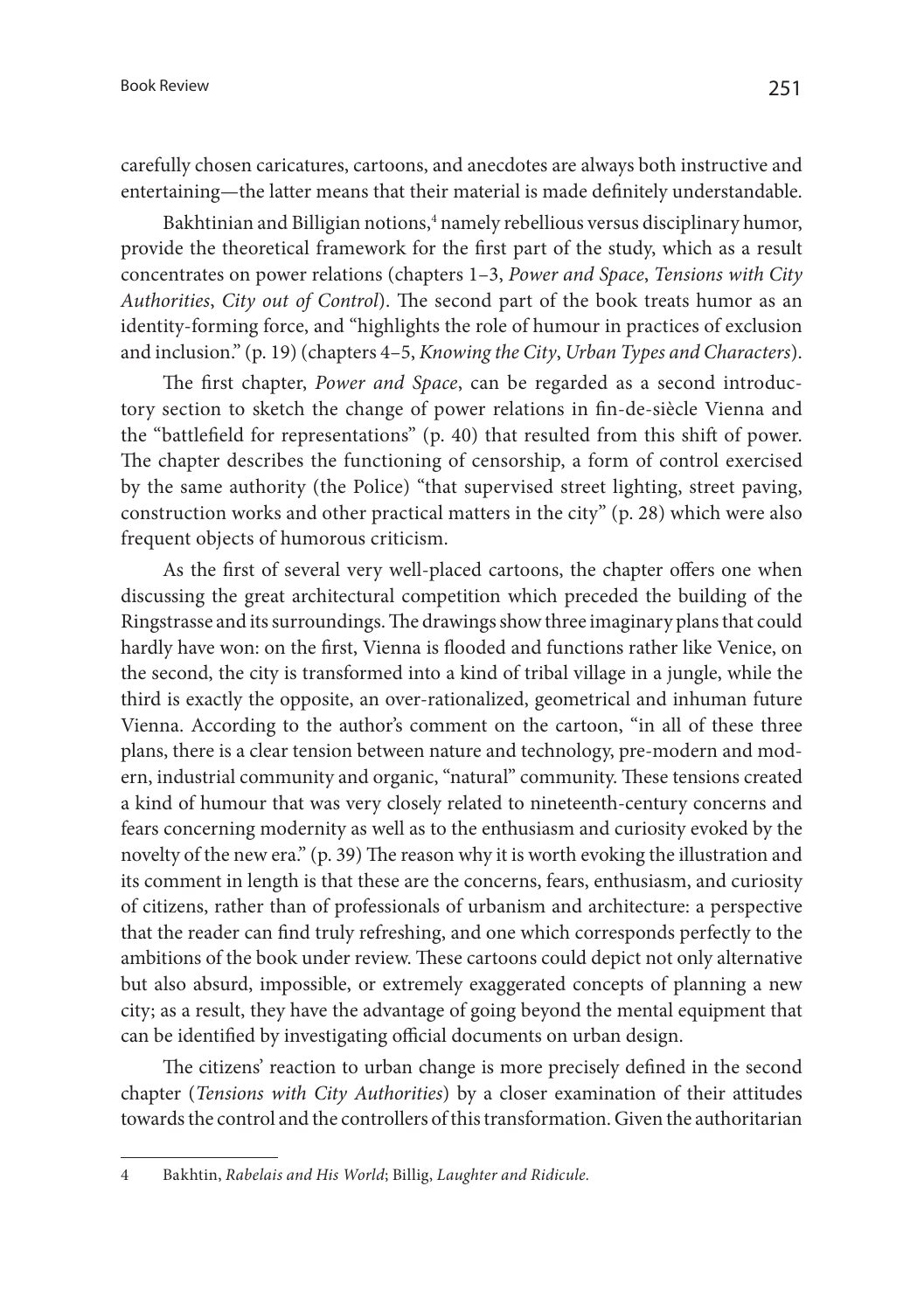252

style of the city leaders of fin-de-siècle Vienna, liberating humor had plenty of ammunition. In fact, regulation and overregulated city life soon became one of the main motifs of criticized urban modernity. *Kikeriki* provides a number of funny prohibition signs elsewhere policemen, city watchmen, and other figures of power are ridiculed. Resisting order by making fun of its keepers is a relatively well-known social function of humor. The analysis goes deeper, though, when Hakkarainen argues that humor also expressed "anxiety relating to the experience of becoming a member of an urban mass pervasively controlled by standards, rules and regulations;" (p. 58) that is to say, urban modernity was perceived as a threat to individuality. The phenomena recognized by contemporary theorists like Georg Simmel<sup>5</sup> and Ferdinand Tönnies<sup>6</sup> are convincingly shown to be also real fears of citizens by their humorous accounts of the growing anonymity and mechanization of everyday life (often represented by the senseless use of technological innovations such as the telegraph or city railways), or the uniformization of metropolitan space. The latter, a growing concern about a world "losing diversity and substance" (p. 68) is an ideal subject for caricature (and one to which present-day readers can easily relate), visually represented mostly by drawings of phalansteries which are geometrical in the extreme.

Paradoxically, feelings of insecurity concerning the city's future provoked not only criticism of regulations but also a demand for more of them. The author sensitively detects these ambiguous emotions concerning modern metropolitan space in the second part of the chapter where she investigates concerns about growing criminality, overcrowded spaces, traffic, bad street lighting, accidents, or other manifestations of the "increasing unmanageability of the city […] related in the first place to the accelerating breakthrough of modern capitalism, as the Liberals took charge in the City Council in the 1860s." (p. 71) Municipal leaders are blamed for having left several aspects of urbanization, above all housing, in the hands of the capitalist markets. A strong statement in this chapter is that the survey of humorous material shows how "the aspects of the transformation of the city that were most affected by modern capitalism were also those repeatedly criticized in popular humor as chaotic and dysfunctional." (p. 72)

Further refinement of the *Bürger*'s attitudes to control, regulations, and the authorities in their everyday environment arrives in the third chapter *(City out of Control)* which deals with fears about (publicly) losing control (e.g. falling), and presents examples of laughing at chaos, disorder, and turmoil—situations when the citizen's body or the city space is more or less out of control. A case developed at length is the comical exploitation of the parallels between the urban landscape dominated by revolutionary barricades and that of construction works. The example

<sup>5</sup> Simmel, "The Metropolis and Mental Life."

<sup>6</sup> Tönnies, *Gemeinschaft und Gesellschaft.*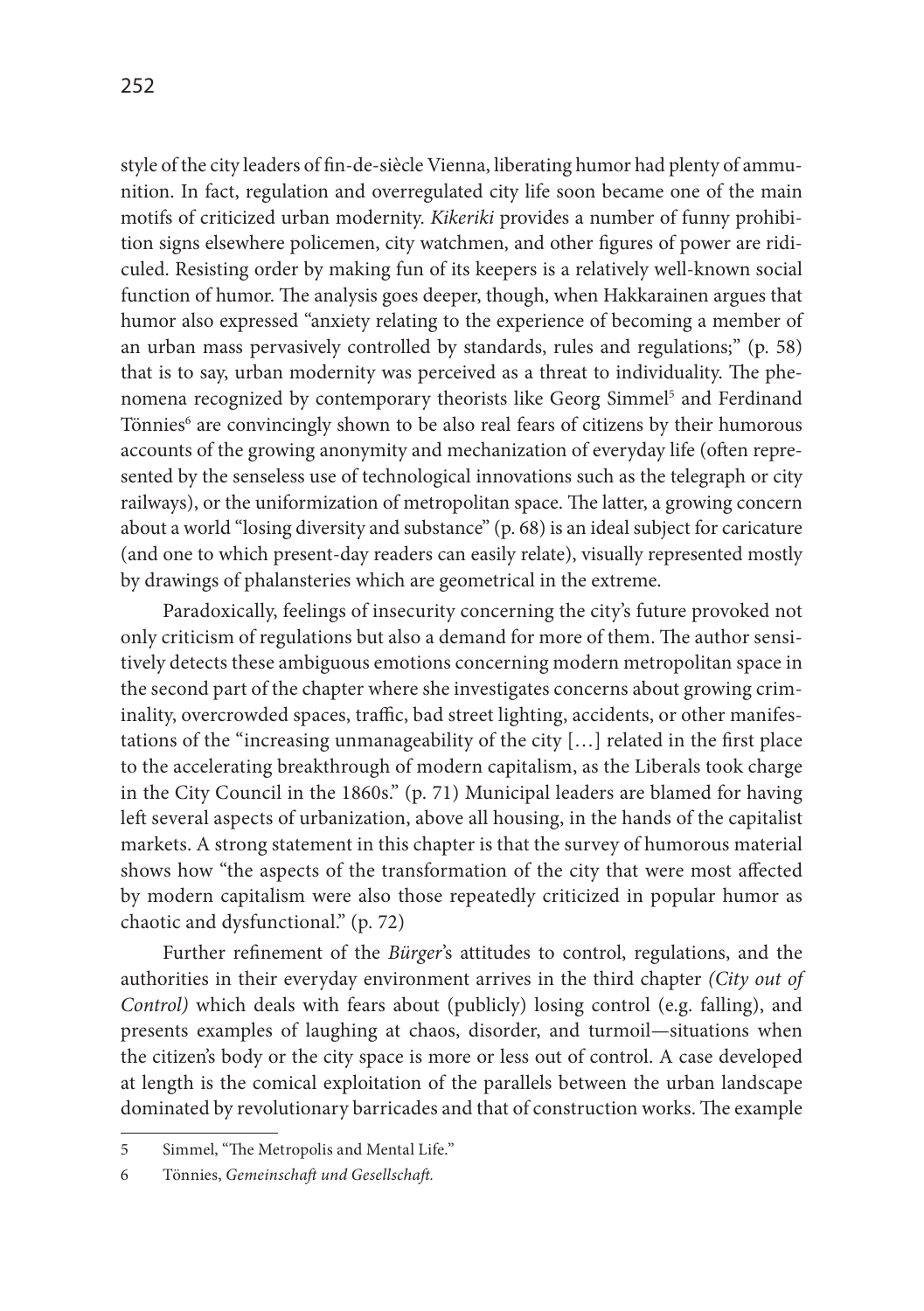shows how tightly political and spatial order were linked, and also how the images of the 1848 revolution were marked in the citizens' memory. The author's remark ("Despite the fact that it is impossible to know how deep into the unconscious the roots of the humour about 1848 go, I find it safe to say that humour provided the means to ventilate the fears and desires relating to the year of the revolution" p. 113) leads us to a broader question about the use of terms of the book under review.

Interpreting humor as a means of relief is omnipresent in the monograph, and supposedly it is based on a common, internalized Freudian understanding of jokes. As a result, the liberating function of humor is presented as self-evident in a number of examples. I see no problem in analysis resulting in occasionally obvious statements: popular jokes function precisely because they are not over-sophisticated and they must reveal some kind of common experience or commonly understandable phenomena. There is, however, an unresolved tension between referring to Freud as an unavoidable cultural authority in contemporary Viennese bourgeois thinking and using his ideas to decode humorous material. Hakkarainen accepts Freud's concept that "jokes are socially accepted outlets for taboo subjects and cultural anxiety." (p. 17) But are we still convinced that dreams, slips of the tongue and jokes are direct manifestations of subconscious insecurities and fears? If so, recent literature about the issue would have been welcome. If not, it could have been made clearer when the text analyses contemporary understandings of the *Witzblätter* through the public's supposed Freudian approach; and when, as a historian, the author excavates anxieties corresponding to urban modernity with the help of Freudian interpretation of her sources.

It is nevertheless by commenting on another anxiety—that of losing nature that Hakkarainen develops one of her most exciting findings. Nostalgia for lost greenery—she argues—"reveals the reactionary and anti-modernist vein from which much of the middle-class popular humor sprang. Yet a longing for nature had something very modern in itself. It is a good example of how late nineteenth-century anti-modernist attitudes emerged from modern experiences, and how resisting modernity acquired thoroughly modern forms of expression." (p. 117) This conclusion fits perfectly into the discourse built by historians of ideas when they claim, for instance that "what we identify heuristically as anti-modernism is in a very complex and entangled relationship with modernism," and that anti-modernism is both a "negative double of modernism" and "the critique of modernism within modernism."7 Completing these arguments with empirical material and showing how the ongoing struggle between tradition and progress is translated into the conflict between the natural and the comically unnatural, is highly appreciated.

<sup>7</sup> Mishkova, Turda, and Trencsényi, *Discourses of Collective*, 2–3.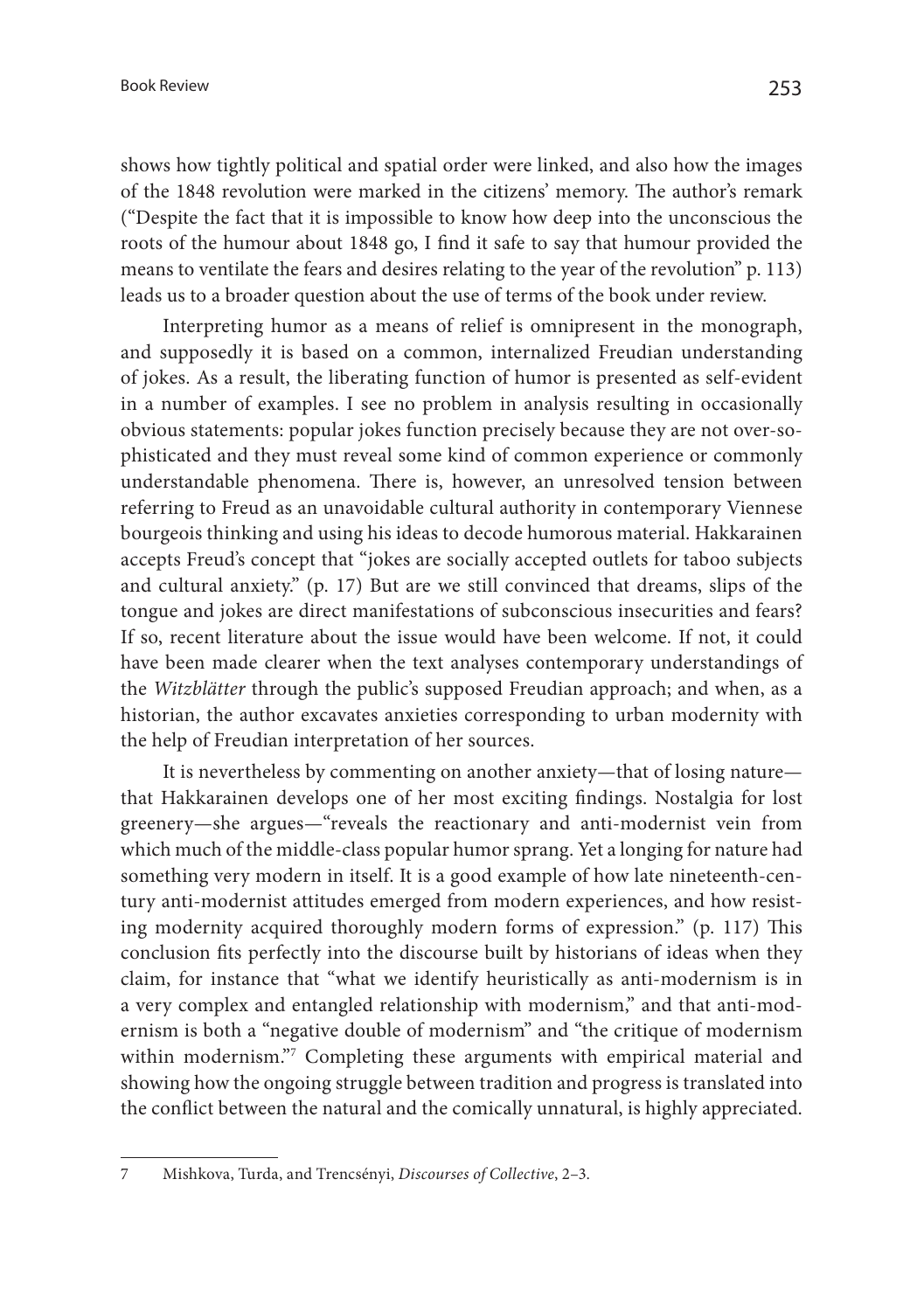*Knowing the City*, the title of the fourth chapter, is a tricky one: although the author claims that "knowing the city increasingly meant owning the city: memories of the old city distinguished members of the mythical *Wienerthum* from newcomers," (p. 168) the section is more about how impossible it is to know a city undergoing continuous transformation. Optical illusions, malfunctions of the senses, lost confidence in perception are frequently treated problems in contemporary discourses about modern metropolitan life. This increasingly unfamiliar environment triggered nostalgia for the lost, pre-modern *Alt-Wien*. "It was an imaginary place, a culturally constructed counterpoint to the modern city, representing qualities that were seen to be absent from the contemporary capital: cosiness, security and a sense of community." (p. 147) Belonging to this lost community is something that makes one a Viennese, and that's how, through the theme of nostalgia, the book turns towards the huge topic of identity. Two types of comical response to this loss are analyzed in the chapter: caricatures comparing the old and the new city, and personified monuments expressing certain emotions. Humor helps to deal with feelings of loss, which is a collective experience of the *Bürger*—that's how emotional communities are formed (the term is Barbara H. Rosenwein's). Interestingly, these emotions had a significant spatial aspect, as "the dichotomy between old and new began to shape the ways of understanding of the urban fabric and city structure;" (p. 150) that is to say everything that was regarded as original and old was concentrated in the city center, while what was new and suspicious appeared in the suburbs. The chapter convincingly demonstrates that humor draws its own mental maps, on which we can find hotspots of modernity's critique. It is also of interest that this kind of humor, based on common knowledge about the old, and common insecurities about the new, could define the Viennese.

The next, last, and longest chapter *(Urban Types and Characters)* discusses in detail the latter: typical Viennese figures. Emblematic and problematic figures appear in this section: women, Jews, strangers, the underclass. The most ambitious part of the presentation deals with the intersections of gender studies, modernity-theories, and urban history. Starting from the statement that modernity is characterized by the challenging of traditional gender roles, the chapter gives an excellent overview of how urban phenomena reflect the consequences of this shift. The changing city itself is frequently personified as a capricious young woman, changing her clothes and mood all the time. Furthermore, real women were more and more visible freely circulating in the metropolitan space, creating a disturbance in traditional "normality". As the modern city was often viewed as a threat to the patriarchal order, anti-modernism was tightly linked to anti-feminism|argues Hakkarainen. As in the previous chapters, the overlapping concepts of gender, modernity, and urban change become readable by means of specific sources: jokes about working women, or about cross-dressers walking on the Ringstrasse—where else?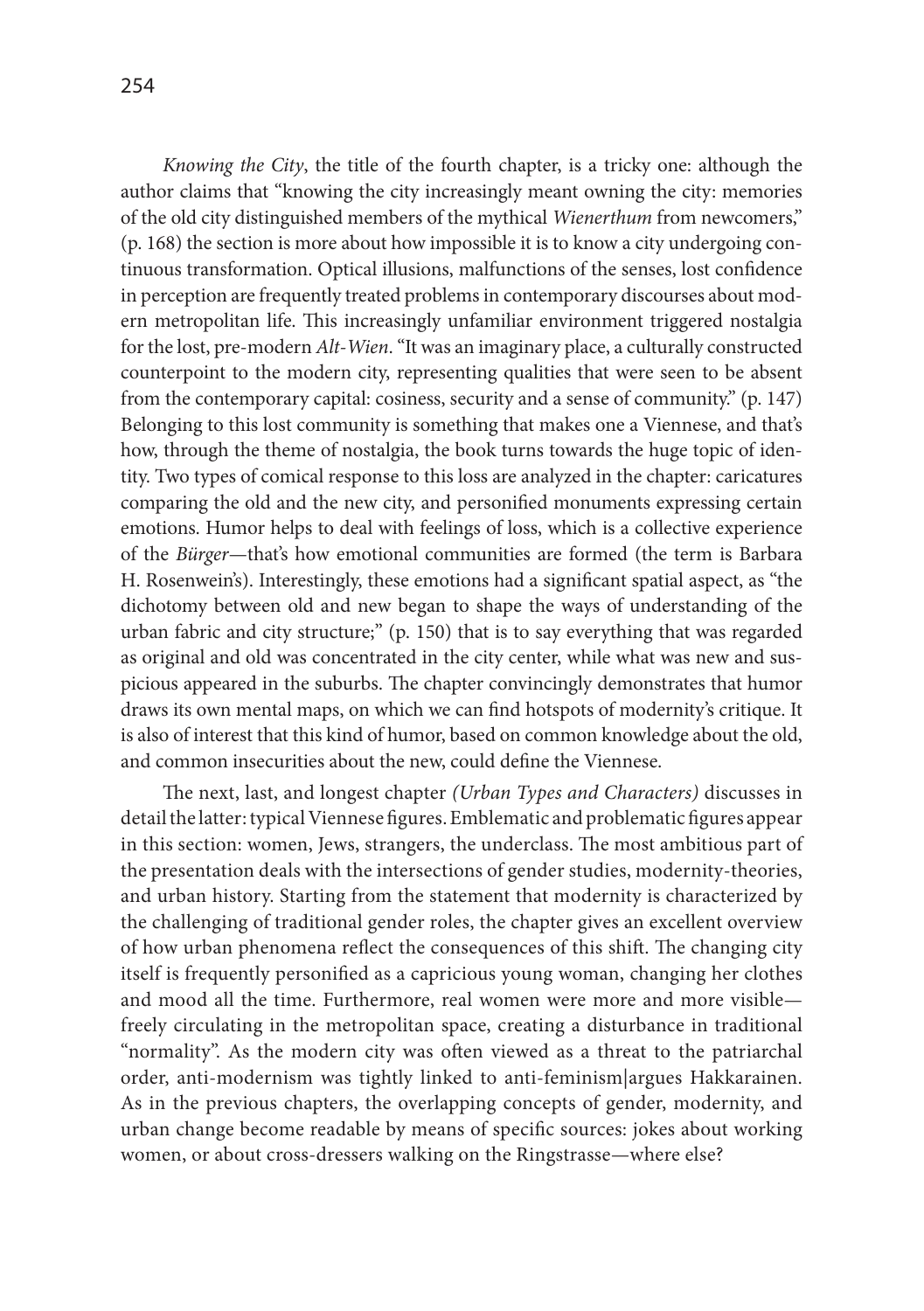Likewise, laughter about ethnic minorities and strangers was a convenient way to highlight stereotypes about different groups that were somehow significant in finde-siècle Viennese life. The study comments also on the highly problematic relationship between modernity and Jewishness. This huge issue is narrowed down to the question of "how the discourses of Jewishness and of the modern city were linked in the popular humor of the Gründerzeit."(p. 208) Hakkarainen concludes that humorous press, as the creator of a specific discourse on Jews and as a powerful medium, had its role in the rapidly increasing verbal and physical aggression against Jews.

Finally, the chapter pursues the relationship between the city space and urban poverty by examining the role of the underclass in the discussion of modernity. The chapter covers a variety of sub-topics and ends with a conclusion that clarifies their interrelatedness: "As the closer examination of these comical characters has shown, in the Viennese humorous magazines modernity was associated with femininity, internationality, Jewishness and economic inequality. Accordingly, anti-modernist attitudes mingled with anti-feminism, anti-semitism and anti-capitalism."(p. 228)

This conclusion attests once again to the complexity of experiences investigated in the monograph. This thematic richness is consistently completed by a spatial aspect of analysis, by an imagined geography corresponding to the issue in question. The argumentation gains further sophistication and strong empirical support by this proceeding. However, it can be considered both an advantage and a disadvantage of the book that it touches on so many subjects. It permits a richness of thought and a comprehensive overview of modern urban phenomena; on the one hand, it results in a number of rather precipitous encounters on huge themes like psychoanalysis, nationalism, or (inner) colonialism—and their impact on urban change. Precisely because of this diversity of subjects, the text can obviously miss profundity here and there, but in contrast the author exploits her sources in an accurate and creative manner that makes the text not only very readable but also highly insightful. The book will be of great interest to scholars attentive to the refinement of the grand narrative about modernization as a mere history of salvation, just as it will be to urban and Habsburg historians in general.

## **Bibliography**

- Bakhtin, Mikhail. *Rabelais and His World.* Bloomington: Indiana University Press, 1984.
- Beller, Steven. *Vienna and the Jews, 1867–1938: A Cultural History*. Cambridge: Cambridge University Press, 1989.
- Beller, Steven, ed. *Rethinking Vienna 1900*. New York–Oxford: Berghahn Books, 2001.